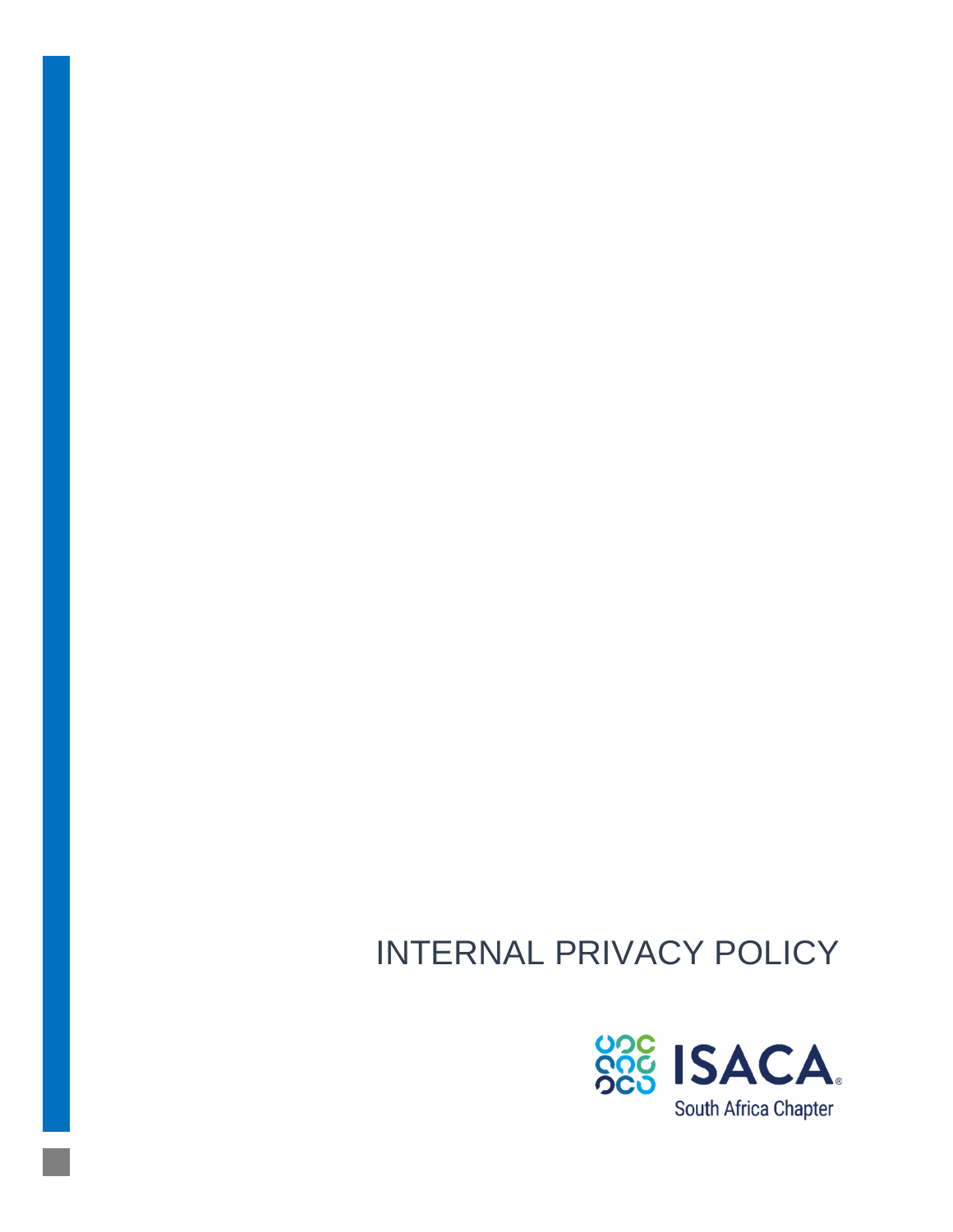## **1. Scope**

This policy outlines Chapter policies with respect to the treatment of the personally identifiable information  $(PII)^1$ , within the context of the South African Protection of Personal Information Act (4 of 2013), of the following individuals:

- Current and past website users and individuals who purchase materials;
- Members (both current and past);
- Event attendees, speakers, sponsors, survey respondents, and other participants in Chapter programs; and
- Non-member volunteers who participate on Chapter projects and/or volunteer groups.

This policy does not describe Chapter policies with respect to personally identifiable information of employees, consultants, contractors, vendors, licensees, sponsors, or advertisers.

This policy applies to handling of personally identifiable information stored in all forms (whether on paper, electronically – including on computer hard drives, CD ROMs, removable flash drives – or otherwise) by Chapter. It does not describe the treatment of information by legally independent entities that may work with Chapter, including ISACA International.

This policy is for internal use by Chapter directors, officers, volunteers, employees and by others (such as contractors, vendors, committee members, and the like) who have access in the course of their duties for Chapter to PII (as defined below) maintained by or on behalf of Chapter

#### **2. Responsibility and Accountability**

The Chapter Secretary is responsible for Chapter's privacy program, which responsibilities include maintenance and review of this policy, dissemination of this policy to Chapter members, volunteers, and employees, and oversight of the implementation and application of the policy within the Chapter's procedures, processes, and other policies.

#### **3. Notice**

 $\overline{a}$ 

Chapter provides notice about its policies and practices relating to personally identifiable information and identifies the purposes for which information is collected, used, stored shared, and secured. Chapter's notice program includes the following elements:

- When feasible (and/or legally required) Chapter provides notice to individuals before their personally identifiable information is collected.
- Chapter provides notice and obtains consent (as legally required) before information it maintains is used for a purpose that is either unrelated to the purpose for which the information was originally provided, or that is for a purpose that was not disclosed in the original notice to the individual.
- Chapter provides external notice about its privacy practices on its website. The notice describes how personally identifiable information is collected, used, stored, and shared, and secured.
- Chapter provides notice in its various printed information collection forms about how personally identifiable information will be used.

<sup>1</sup> Defined to include any information that could be used to directly or indirectly identify an individual, such as name, email or home address, phone number, as well as information that is maintained in connection with individually identifiable information, like credit card numbers, demographic information, and the like.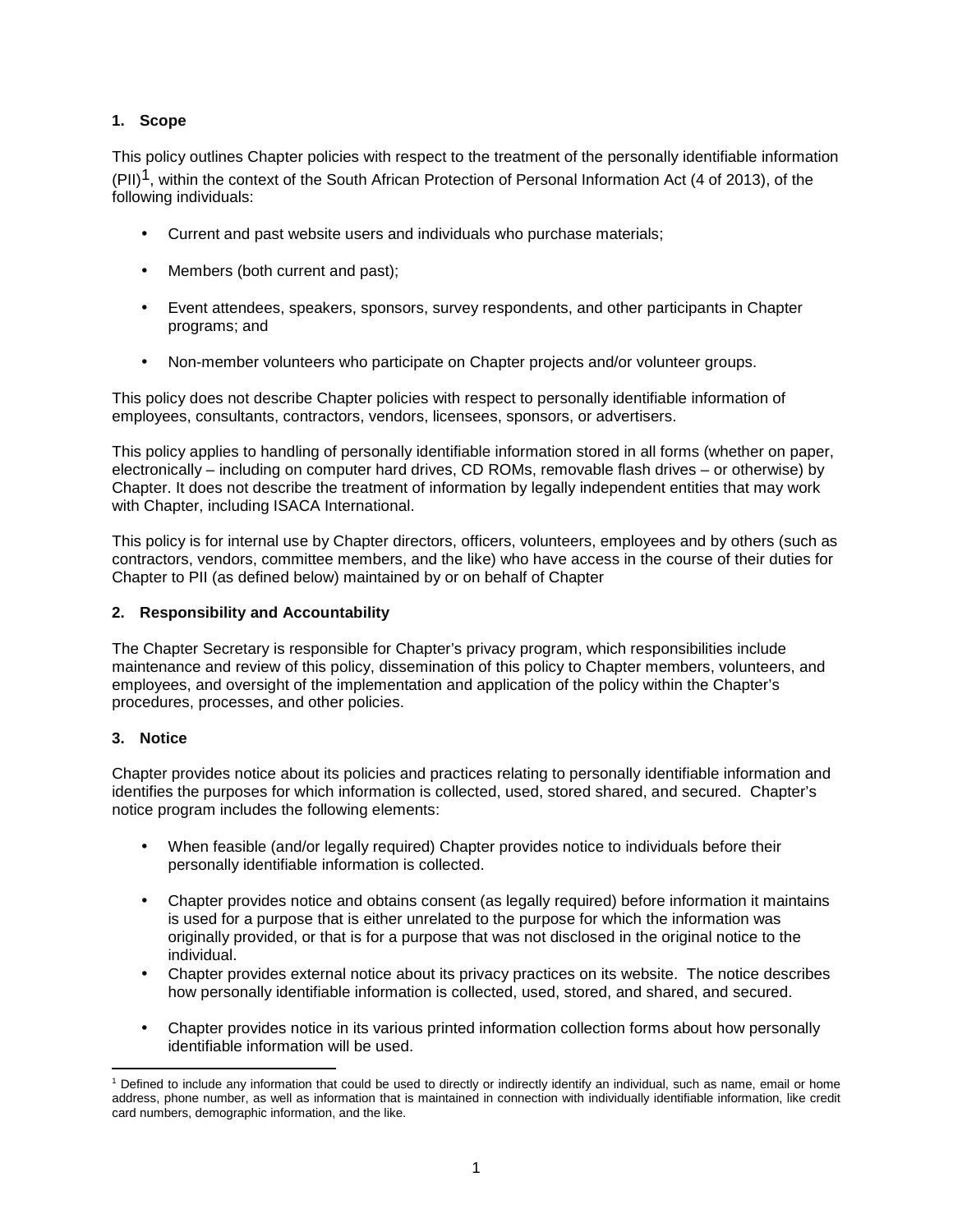- Chapter also provides notice in situations other than traditional online or offline information collection, such as when people are taking surveys or attending meetings, and instructs its employees about when notice must be provided.
- This Internal Privacy Policy is used to inform Chapter personnel (and others, such as volunteers, contractors, etc., who will access personally identifiable information maintained by Chapter and who have a responsibility to adhere to this policy) about Chapter's responsibilities with respect to use of personally identifiable information, and is distributed to personnel along with the external privacy notice

#### **4. Collection**

Chapter currently collects the following types of personally identifiable information (for the purposes described in the "use" section of this policy): name and surname, contact details, employment details, national identification number, education information, payment information, and dietary requirements. Chapter collects information directly from individuals or through ISACA Headquarters. In the online environment, Chapter uses some common passive data collection mechanisms, including cookies.

Chapter uses fair and lawful means to collect information, collects information using methods that have been reviewed and approved by the chapter designee responsible for the Chapter privacy program, and analyzes third-party sources of personally identifiable information to determine if those third parties are reliable data providers.

It is Chapter's policy not to develop or acquire additional information about those individuals whose personal information is covered by this policy, unless it has obtained consent from those individuals. Certain exceptions apply, including to build behavioral profiles or to obtain information to verify applicants for courses or certification

#### **5. Choice and Consent**

To the extent feasible – keeping in mind Chapter's legal obligations, business goals and resources – Chapter gives individuals choice about how their information will be used. This choice includes, for example, seeking consent and/or providing clear notice about use of personally identifiable information. Chapter informs individuals what choices they have about how information will be used, stored, or shared with third parties.

#### **6. Use**

Chapter uses personally identifiable information it obtains for the following purposes:

- Those purposes described in Chapter's external privacy policy, and as described at the time it collects information (for example in an online or offline form);
- To process individuals' requests;
- For purposes that a reasonable individual would view as related to the purpose for which an individual provided information; and
- For other legitimate business purposes of Chapter that are permitted by applicable laws, rules and regulations, and/or that are in keeping with appropriate industry guidelines and practices.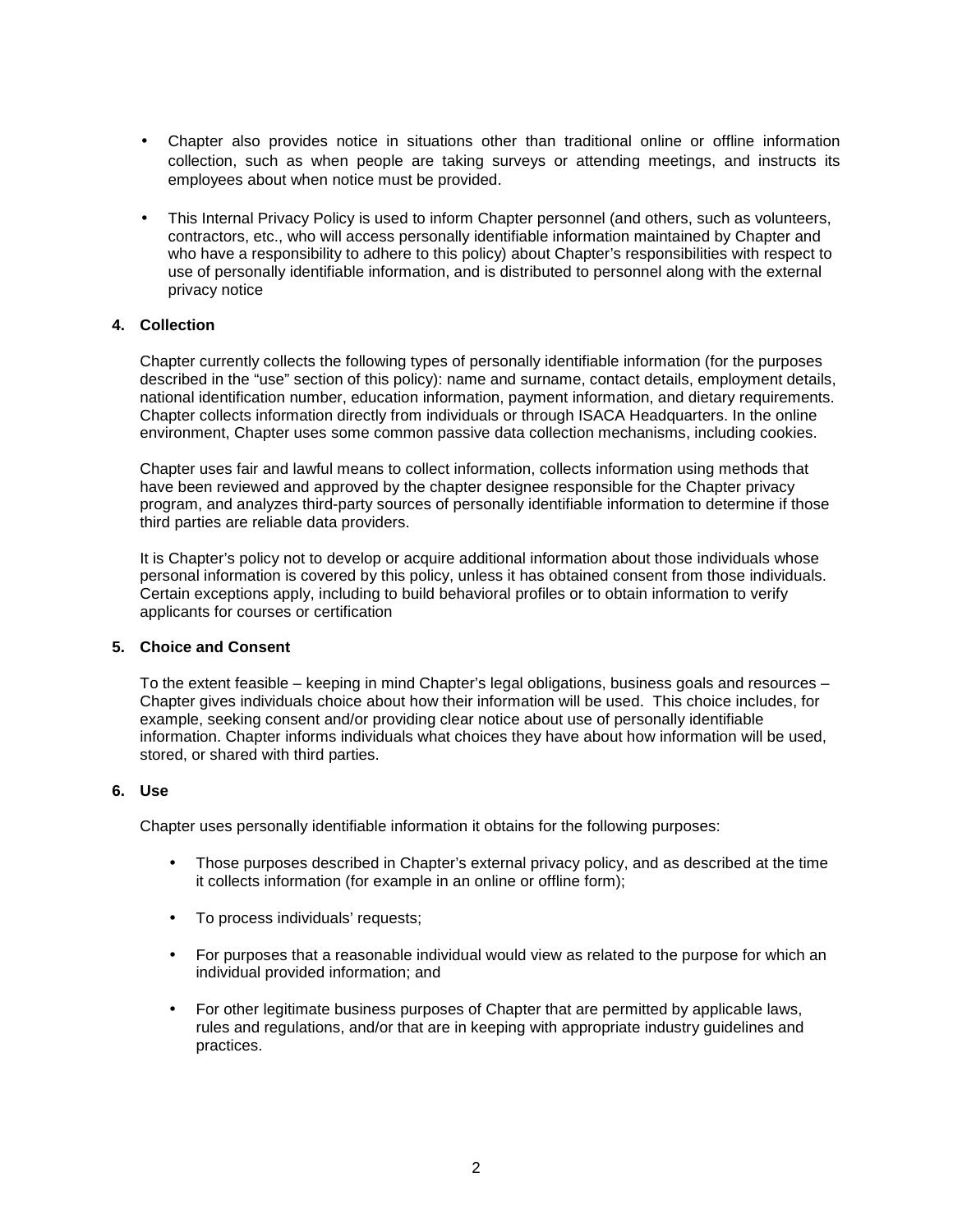## 7. **Sharing**

Chapter respects the right to privacy and will not sell or share personal information with other institutions or companies to use for their own purposes. Chapter shares personally identifiable information with third parties only for legitimate business purposes and as permitted by applicable law, rules and regulations. Instances when Chapter may share information include

- To vendors or third-party to deliver or provide goods and services, including, for example, exam testing agencies and training providers and partners, product-fulfillment companies, or third-party event hosts;
- To the IT Governance Institute, ISACA Headquarters, and from time to time volunteers (such as ISACA board members) performing tasks on Chapter's behalf;
- To investigate potentially fraudulent or questionable activities;
- In anticipation of and in the course of an actual or potential sale, reorganization, consolidation, merger, or amalgamation of all or part of Chapter's business or operations;
- When responding to a request made under the Promotion of Access to Information (2 of 2000) of South Africa (which includes proactively notifying individuals affected by such requests); and
- When Chapter believes it is necessary to co-operate with law enforcement or in response to a government request.

Individuals are notified of Chapter's practices with respect to the sharing of information with third parties in Chapter's external privacy policy, accessible on the Chapter website. When sharing information, Chapter limits the amount and type of information shared to that which the other party needs or that is relevant to the other party.

If Chapter shares personally identifiable information with a vendor or other third party providing services on Chapter's behalf, Chapter requires that the third party use the data as directed by Chapter and that it maintain the confidentiality and security of the data.

Chapter will take appropriate remedial actions if it becomes aware of any situation in which a third party misuses personally identifiable information.

#### **8. Access**

Those who wish to access their information or have their information updated are directed in Chapter's external privacy policy to contact Chapter by email, regular mail, or phone. Such requests will be answered and addressed under the direction and supervision of chapter designee responsible for the Chapter privacy program.

#### **9. Completeness and Accuracy**

Chapter relies on individuals to provide it with complete and accurate personally identifiable information, and in certain circumstances may require individuals to represent and warrant that the details they have provided are their own, are complete, and are accurate.

#### **10. Retention and Disposal**

Chapter's current policy is to retain information for so long as it is needed by the business. Since most information is in continuous use, much is retained on an indefinite basis.